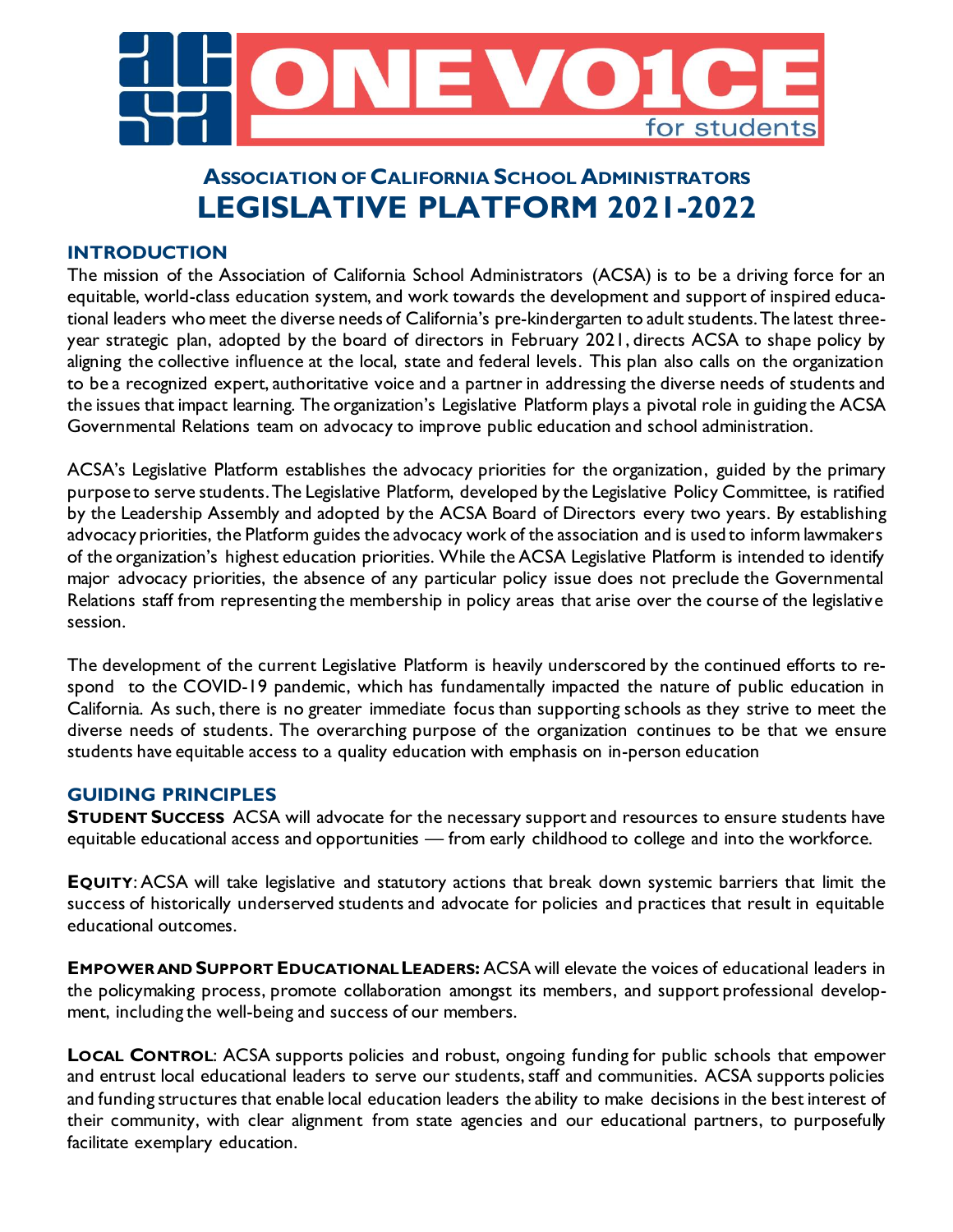#### **PRIORITY AREAS**

#### **KEEPING SCHOOLS SAFELY OPEN**

ACSA's top priority is keeping schools safely open for in-person instruction, as students are best served when they are in school and supported by dedicated educators. The pandemic-induced shift to distance learning exacerbated achievement gaps, and students of color, students from low-income households, and students with exceptional needs have been most negatively impacted during the previous school year. These student groups have not only fallen further behind academically, but they have disproportionately dealt with social-emotional effects of isolation, abuse, and the inability to have their basic needs met. To keep schools open safely, LEAs need proper funding, science-informed safety requirements, and support in implementing all of the public health guidance schools must now follow.

Policy recommendations may include, but are not limited to:

- a) Clear, science-driven state and county health guidelines
- b) Additional staff to support the implementation of public health requirements
- c) Access to personal protective equipment and accessible COVID-19 testing
- d) The ability to offer virtual education options to families who choose not to return to in-person instruction, whatever the reason may be, and the flexibility to determine whether independent study or other programs are the best modality to do so.

#### **EQUITY-CENTERED EDUCATIONAL PRACTICES**

ACSA is committed to supporting legislation focused on equity, diversity and inclusion. These tenets are foundational to ensure all students are afforded the opportunity to a well-rounded education. ACSA stands with our educational leaders who celebrate California's diverse student populations through instructional practices that support the teachings of cultural and historical realities and anti-racist pedagogy. ACSA pledges to apply an equity-focused lens holistically on policies, ranging from curriculum and lack of broadband access to student achievement and discipline. We continue to advocate for equity-focused policies and practices that engage all student groups to fulfill their highest potential, empower underserved and underrepresented groups with additional resources at school and at home, and ensure substantive requirements are met by our site leaders that show evidence of a progressive school environment.

Policy Recommendations may include, but are not limited to:

- a) Enact policies targeted to aid underserved populations and address factors that limit their success, such as the closing the Digital Divide
- b) Prioritize legislation that promotes racial diversity in the educator workforce and enact recommendations from ACSA's Equity Committee
- c) Promote policies that support the protection of students of color, LGBTQ+ individuals and other marginalized groups, including supporting legislation that provides comprehensive protection against discrimination in public schools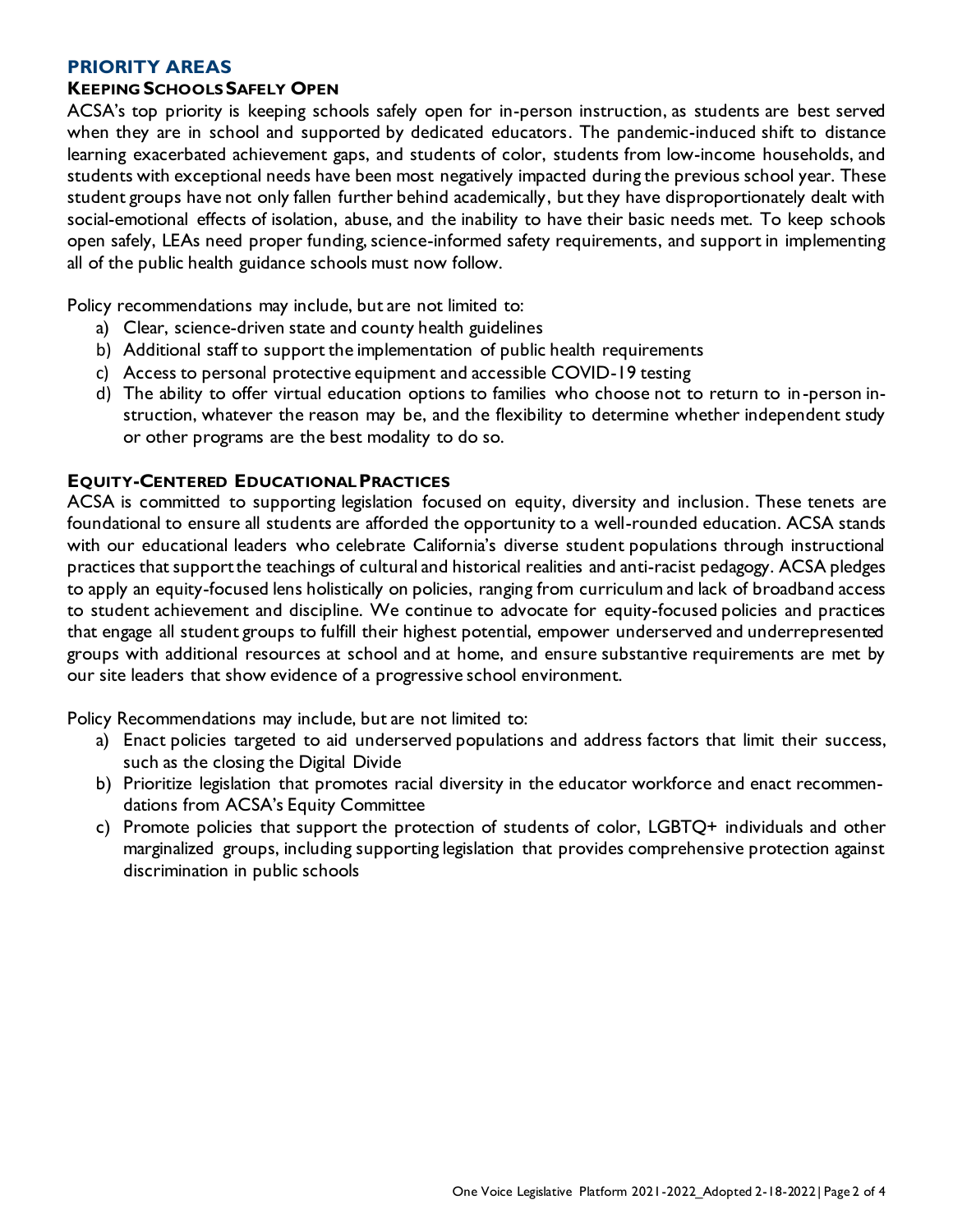#### **WELLNESS AND MENTAL HEALTH**

Student mental health is a prevalent, statewide issue that requires legislative awareness and attention. COVID-19 has only compounded this need for students. ACSA members report that rates of student anxiety, depression, trauma and suicide are at all-time highs, including for alternative and adult education students. Alleviating these issues requires broad, coordinated efforts of which schools only play one part. ACSA continues to support policies and cross-sector solutions that are based in prevention, equity and scientific rigor to address student mental health.

Policy recommendations may include, but are not limited to:

- a) Increase coordination among schools and community providers, with a focus on providing school based services
- b) Direct non-Proposition 98 funding to school districts to support mental health, including expanding student access to mental health services. Funding sources may include federal Medicaid/Medi-Cal funds, as well as revenues from both the Mental Health Services Act (Proposition 63) and marijuana taxes (Proposition 64)
- c) Support policies that allow LEA referrals for behavioral support services that are not educationally related

**EDUCATOR STAFFING CRISIS** Students need highly trained and experienced educators to reach their full potential. The COVID-19 pandemic has exacerbated the existing teacher, staff, and administrator shortage. Districts are struggling to manage the ever-changing public health guidelines, new requirements on independent study, contact tracing, testing and vaccine mandates, all of which have significantly increased staffing needs. LEAs are also seeing a significant exodus of educators due to early retirements and those choosing to leave the profession because of the stressors created by the pandemic.

Policy recommendations may include, but are not limited to:

- a) Establish financial incentives and reduce barriers for recruiting and retaining quality educators
- b) Support affordable and expedited credentialing programs and pursue opportunities that embed teacher credentialing programs within four-year bachelor's degrees
- c) Remove eligibility obstacles that hinder out-of-state reciprocity to grow California's pool of educators
- d) Protect the CalSTRS and CalPERS defined benefit, repealing the Government Pension Offset and Windfall Elimination Provision, and modifying earning limitations for retirees

### **SCHOOL FUNDING**

ACSA calls on the state and federal governments to provide the robust and stable funding needed for LEAs to offer an innovative and high-quality education to all students. ACSA urges the Legislature and Governor to bring California into the top 10 rankings among states for per-pupil funding, as called for in the State Constitution. ACSA supports raising the LCFF base grant funding, using one-time funds judiciously, and limiting the creation of new programs, as LEAs are currently implementing a swath of significant new programs that were created in last year's budget.

Policy recommendations may include, but are not limited to:

- a) Increase the investment in the Local Control Funding Formula and pursue improvements to the formula as needed
- b) Mitigate the fiscal impact of declining enrollment and volatile ADA due to COVID-19 pandemic by ensuring LEAs are fiscally stable as they work to provide students with the supplemental support needed to recover from the impacts of the pandemic.
- c) Support increased education funding, including the development of a long-term plan to raise revenues for California schools
- d) Mitigate the impact of increased employer retirement contributions while preserving the solvency of the public retirement systems